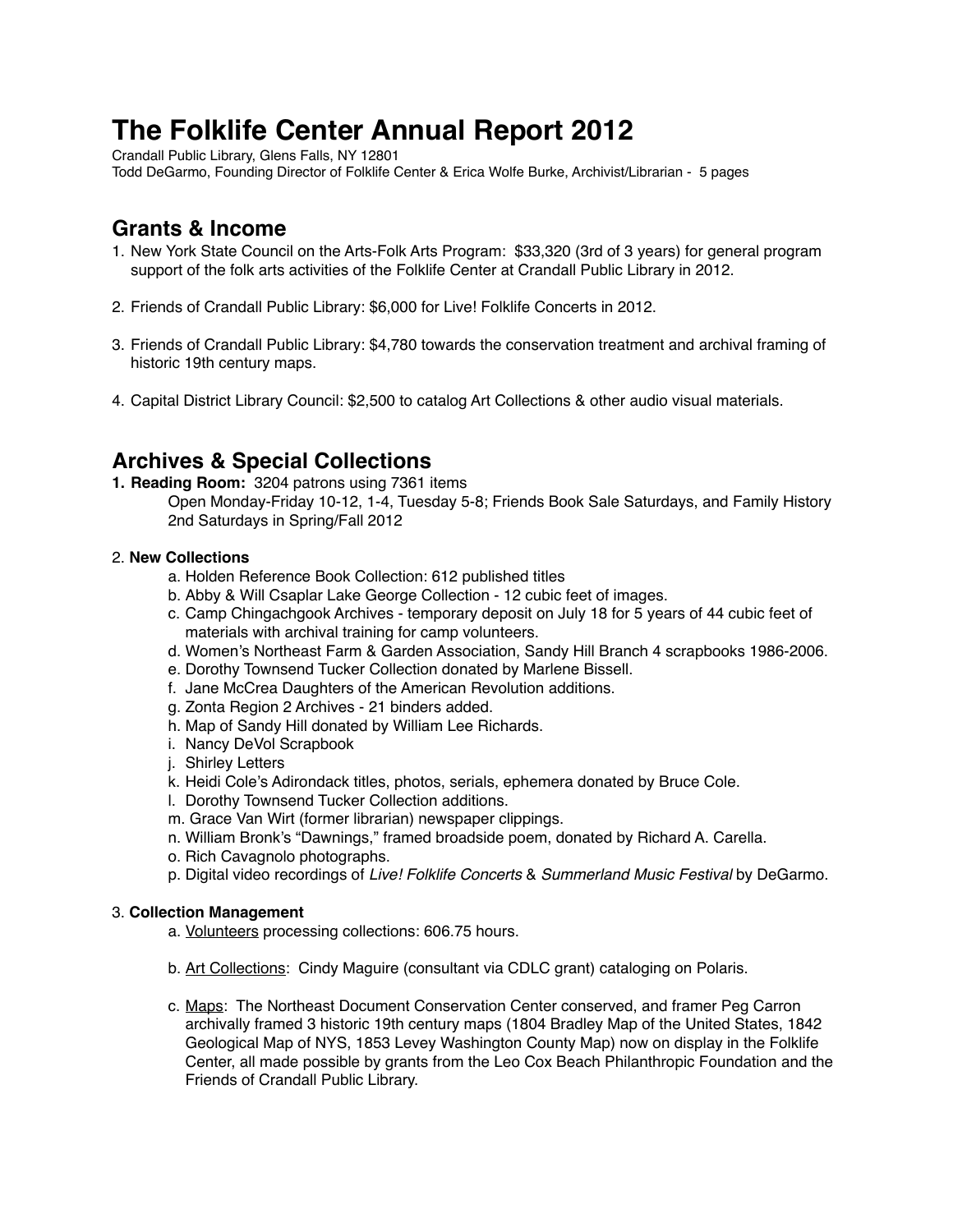- e. Csaplar Lake George Collection: received August, inventory by volunteers, and appraisal by consultant Henry Caldwell (provided to donors).
- f. Camp Chingachgook Archives, processing by volunteers for 100th anniversary in 2013.
- g. Folk Music Libraries: volunteers continue to digitize albums for patron access at iTunes station.
- h. NYS Vital Record Indexes updates from NYS Archives & Department of Health.
- i. Folklife Collections:
	- (1) Live! Folklife Concert digital video recordings were duplicated on DVD for easier use with NYSCA funds, and catalogued on Polaris with CDLC grant funds.
	- (2) Folklife Program Files processed.
- j. Crandall Public Library Archives:
	- ! ! (1) Board meeting papers processed
	- (2) Outgoing Library Director Christine McDonald awards processed.
	- (3) Obsolete Inactive Library Records destroyed.

# **Folklife Gallery**

- 1. Odetta: The Queen of Folk an exhibition of original paintings, prints, and drawings by Stephen Alcorn celebrates the life and times of Odetta Holmes, and is occasioned by the publication of the critically acclaimed picture book by the same name, conceived and illustrated by Stephen Alcorn, poem by Samantha Thornhill, published by Scholastic Press. January 6 - July 2012.
- 2. Dance Masks of Guatemala: The Collection of Ed & Carmen Contento a new, original exhibition curated by Todd DeGarmo displays for the first time to the public the extensive collection of this Saratoga Springs couple. Also featuring *The Power of Masks* curated by the World Awareness Children Museum. August - December 2012.
- 3. Dance Mask programs:
	- a. *Open Hand Theater*, Syracuse, NY
		- (1) *Mask Making*, for kids, 2 sessions, August 15, 10 am & 11:30 am, 70 participants (2) *Masks of Life*, performance, August 15, 2 pm, 55 participants.
	- b. *Dance & Culture of Guatemala* with Carmen Contento, August 21, 10 am, 35 participants.
	- c. Opening Reception, September 20, during Glens Falls Third Thursday Art Walk. 200 attendees
	- d. Gallery talk by Ed & Carmen Contento, October 17, 20 attendees.
	- e. Dance of the Elders: workshop by Ed & Carmen Contento, November 29, 7 pm, 30 attendees.
- 4. Displays around the Library:
	- a. Guess What I Collect kids showcase their collections, changing every 3 weeks in the Children's Department; June 29 workshop with 8 participants.
	- b. Teens Collect March 8 kickoff workshop with 16 participants.
- 3. Art Around the Library
	- a. Exhibit cases with regional folk art and other objects from the Special Collections.
	- b. Paintings in Crandall & Holden Rooms, etc. from the Special Collections.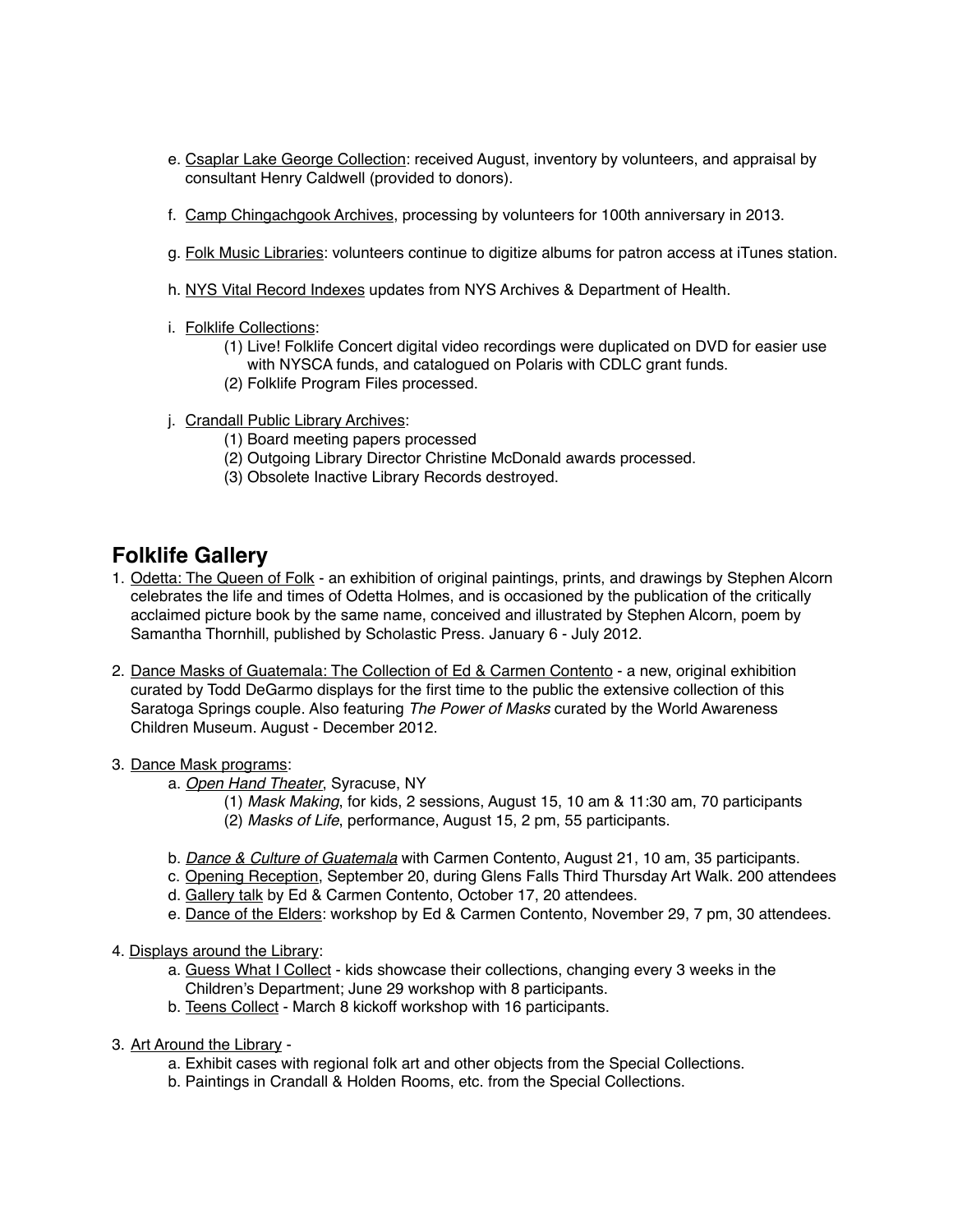# **Music & Storytelling**

- 1. Live! Folklife Concert Series: Thursdays 7 to 9 pm, free, Community Room, digital video recorded. a. March 15, Tim Jennings & Leanne Ponder, audience 62.
	- b. March 29, Kim & Reggie Harris, audience 120.
	- c. April 12, Magpie, audience 96.
	- d. April 26, Kyle Carey Trio (Andrew Finn Magill, Sean Ernest), audience 151.
- 2. Women's History Awards: cosponsored by the American Association of University Women-Adirondack Branch, featuring 5th grade essay contest winners, with guest performance by Dan Berggren, April 25, audience 127.
- 3. Summertime Music Society has joined in a partnership with the Folklife Center to offer 3 free concerts on Thursday evenings at 7 pm in the Community Room this summer. Thanks to the Friends of CPL for funding, and Artist Pianos of Albany for the loan of a concert piano. All concerts digital video recorded:
	- a. July 12, "Summer Winds (and Strings)": with Dr. Melissa Baker, flute; Nadav Lev, guitar; Christopher Bush, clarinet; Carol Minor, piano; audience 81.
	- b. July 24, "Stars, Stripes and Schumann": with the Teiber String Trio (Regino Madrid, violin; Derek Smith, viola; Charlie Powers, cello), and Carol Minor, piano; audience 56.
	- c. August 9, "Summerland Jazz" with Dave Kain/guitar, Matt Garrison/saxophone, Lou Smaldone/ bass, Eric Hamell/drums, Christopher Bush/bass clarinet, Carol Miner/piano; audience 67.
- 4. Live! Folklife Concert Series: Thursdays 7 to 9 pm, free, Community Room, digital video recorded.
	- a. September 20, MaryLeigh & the Fauves, audience 121.
	- b. September 27, Annalivia, audience 127.
	- c. October 4, Cantrip, audience 149.
	- d. November 1, Mike & Ruthy, audience 140.
	- e. November 8, Blind Owl Band, audience 117.
	- f. November 15, Crowfoot, audience 118.

# **Workshops, Talks, Presentations**

- 1. Your Ancestors Want Their Stories Told presentation by Burke on an hour-long program on 4GetMeNot Radio Hour (Kingston), air date on February 1, and on-demand from BlogTalk Radio.
- 2. Family History Workshops, 2nd Saturdays in Spring
	- a. March 10, Irish Genealogy with Lisa Dougherty, 57 participants.
	- b. April 14, 1940 Census with Erica Wolfe Burke, 20 participants.
	- c. May 12, City Directories with Erica Wolfe Burke, 5 participants.
- 3. Kids in Archives, presentation by Burke in the session "Strategies for Engaging Your Constituents" at the New England Archives conference, Wesleyan, CT, March 24, 50 participants.
- 4. Look Magazine Hometown USA, slide show presented by Burke
	- a. April 6, Queensbury Seniors, 70 attendees.
	- b. May 1, Caldwell Presbyterian Seniors, 19 attendees.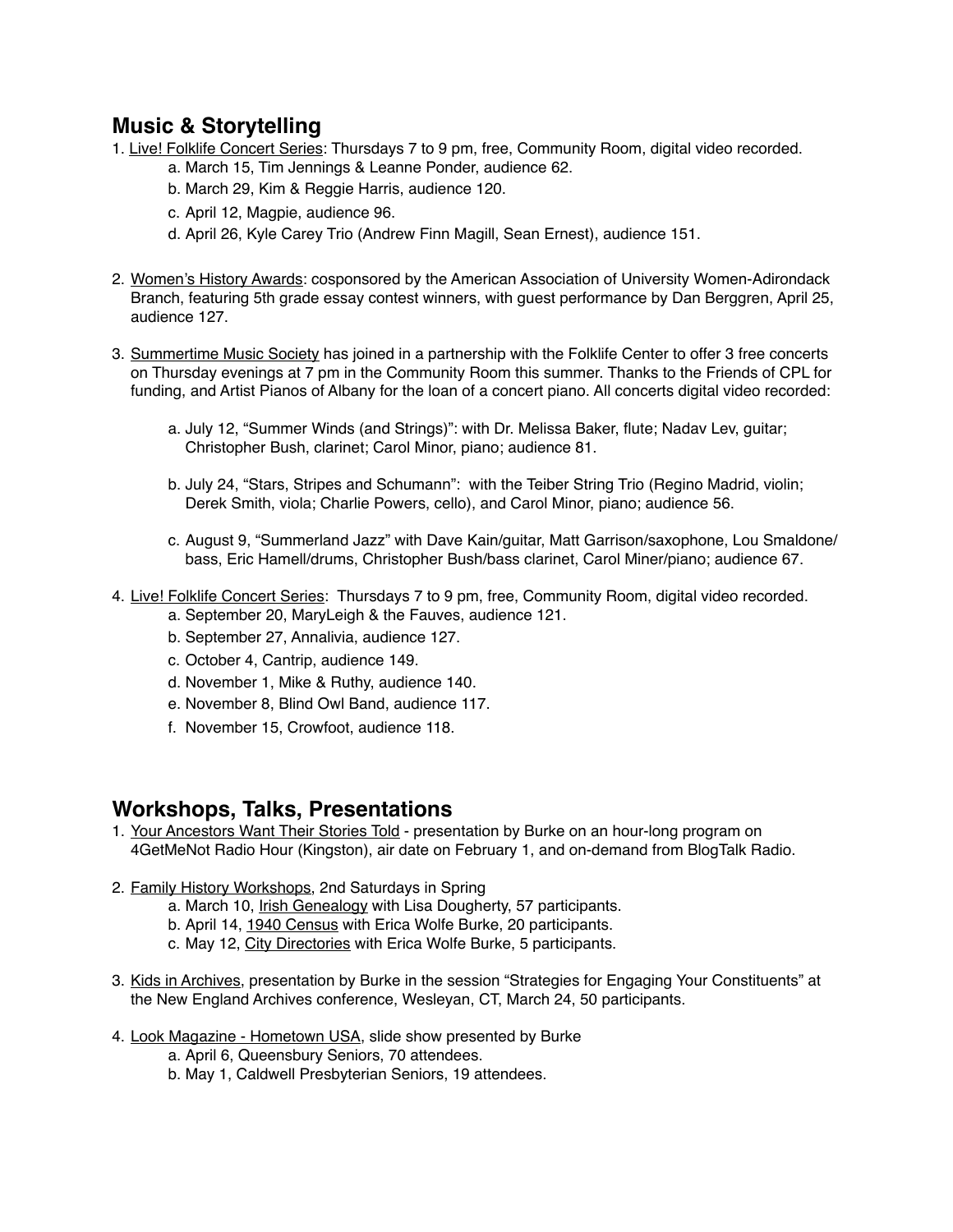- 5. Civil War 22nd NY Infantry Regiment talk & display by Burke
	- a. April 28, Heritage Hunters History Faire, Ballston Spa, 35 vendors + 94 attendees.
	- b. September 5, Wilton Historical Society, 30 attendees.
- 6. 1940 Census, presented by Burke to Heritage Hunters, Schuylerville, May 19, 26 attendees.
- 7. Local Sustainability in the Battenkill Valley: DeGarmo arranged & hosted a day-long professional gathering of Folklorists in New England, the Mid Atlantic Arts Association, and NYS Folk Arts Roundtable in Cambridge, NY, May 24, 75 attendees:
	- a. Guest speakers (10 to noon) Benji White/Hubbard Hall Projects, Christine Hoffer/Washington County Tourism, Annette Nielsen/Salem Community Garden, Meg Southerland/Gardenworks at MacClan Farms, Sarah Ashton/Cambridge Freight Yard Revitalization Project.
	- b. Lunch (12-1 pm) at the Cambridge Community Bread Oven by Spoonful Kitchen & Catering
	- c. Tours (1-4 pm): Battenkill Paddle & Covered Bridges; The Bounty of Washington County; Walk on the Wild Side of Washington County; Arts Abound in Washington County.
	- d. Article written on event for *Voices: The Journal of New York Folklore*, Winter/Spring 2012.
- 8. Family History Workshops, 2nd Saturdays in Fall 2012
	- a. September 8, Family History 101 with Erica Burke 2 participants.
	- b. October 13, Italian Genealogy with Erica Burke, 5 attendees.
	- c. November 10, Immigration with Lisa Dougherty, 27 attendees*.*
- 8. City Directory, talk by Burke at Heritage Hunters meeting, Schuylerville, NY, Sept 15, 22 attendees.
- 9. Baking Bread: DeGarmo presented a talk and hosted the film, *Baking Bread* (based on Quebec exchange in 2009) at the meeting of the American Folklore Society, New Orleans, October 24-27.
- 10. Tours & Orientations:
	- a. January 6, Queensbury School, 12 participants.
	- b. June 4, Kensington School 2nd graders, 22 participants.
	- c. July 17, Warren County History Camp, 18 participants.
	- d. July 28, Capital District Library Council, 6 participants.
	- e. September 19, Women's NE Farm & Garden Assoc, 22 participants.
	- f. October 13, Camp Chingachgook archives orientation, 7 participants.
	- g. December 12, SALS librarians, 13 participants.

### **Professional Training & Participation**

- 1. DeGarmo attended a Vrooman presentation at the Schenectady County Historical Society, February 9.
- 2. Burke researched the 22nd NYVI at the National Archives, Washington, DC, February 9-10 (own time).
- 3. DeGarmo attended an Advisory Committee meeting of the Capital District Library Council Documentary Heritage Program, Clifton Park, NY, February 15.
- 4. Burke & DeGarmo viewed the historical displays at the First Presbyterian Church March 19.
- 5. DeGarmo attended a workshop on Adobe Contribute (webpage updates) March 28.
- 6. DeGarmo participated in the NYS Folk Arts Roundtable, Saratoga Springs, May 23-25.